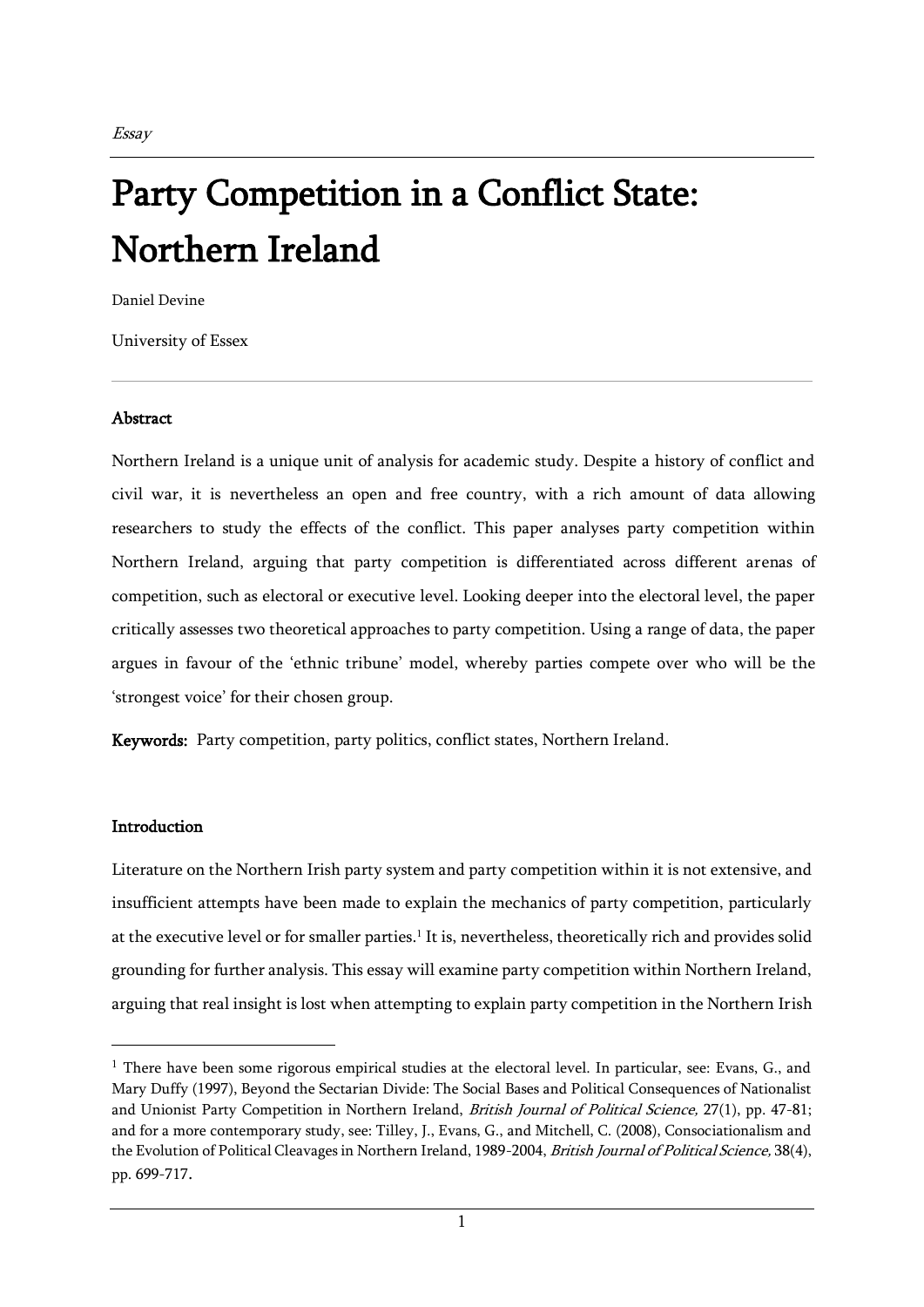polity at large (Evans and Duffy, 1997). I also argue that party competition is differentiated amongst different arenas (Bardi and Mair, 2008). Looking into the electoral blocs, I assess two approaches to party competition in Northern Ireland, beginning by briefly setting the analysis in context. This paper then moves onto breaking down party competition by viewing the polity in its entirety, before delving deeper into the mechanics of party competition at an electoral level. I briefly view the effect of smaller, cross-communal parties, with focus on the Alliance Party of Northern Ireland, before concluding.

## Northern Ireland's Troubled Past

In 2007, Sinn Fein and the Democratic Unionist Party entered a power-sharing government together. This was previously deemed unthinkable. The Northern Irish conflict was seen as one of the most bitter and prolonged in any advanced democracy, and the paramilitary organisations that worked within it were some of the most well-armed in the world. Some scholarly work argued that the intensity and severity of the conflict meant it was best categorised as a war (Poole, 1995).

Despite the existing 'no war, no peace' situation (Ginty et al., 2007), the conflict has left its scar on Northern Irish society. The opposing sides of the conflict, pillarised along ethno-religious lines, operate within their own subcultures –each group has its own schools, newspapers and sporting organisations, and 90% of people live where their own confessional identity is the majority– (Ibid). Moreover, the fragile peace is still punctuated by sporadic violence and civil disturbance (Ibid)<sup>2</sup>. This troubled history has left a marked effect on the political system. The remainder of the essay will explain party competition in this troubled environment.

# Classifying the Northern Irish Political System

Following the work of Giovanni Sartori (1976, pp.43-4), a party system can be defined as 'the system of interactions resulting from inter-party competition'.<sup>3</sup> Defining the party system helps narrow down the interactions of party competition.

<sup>2</sup> See, for example: McDonald, H. (2013). Northern Ireland Violence Brings Number of Police Injured to 350. The Guardian, 21<sup>st</sup> August. [Online] Available at: <http://www.theguardian.com/ [uk-news/2013/aug/21/northern-ireland-police-injuries>](http://www.theguardian.com/%20uk-news/2013/aug/21/northern-ireland-police-injuries)

<sup>3</sup> For an interesting argument against and rebuttal in favour of Sartori's typology, see: Evans, J. (2002), In Defence of Sartori: Party System Change, Voter Preference Distributions and Other Competitive Incentives, Party Politics, 8(2), pp. 155-174.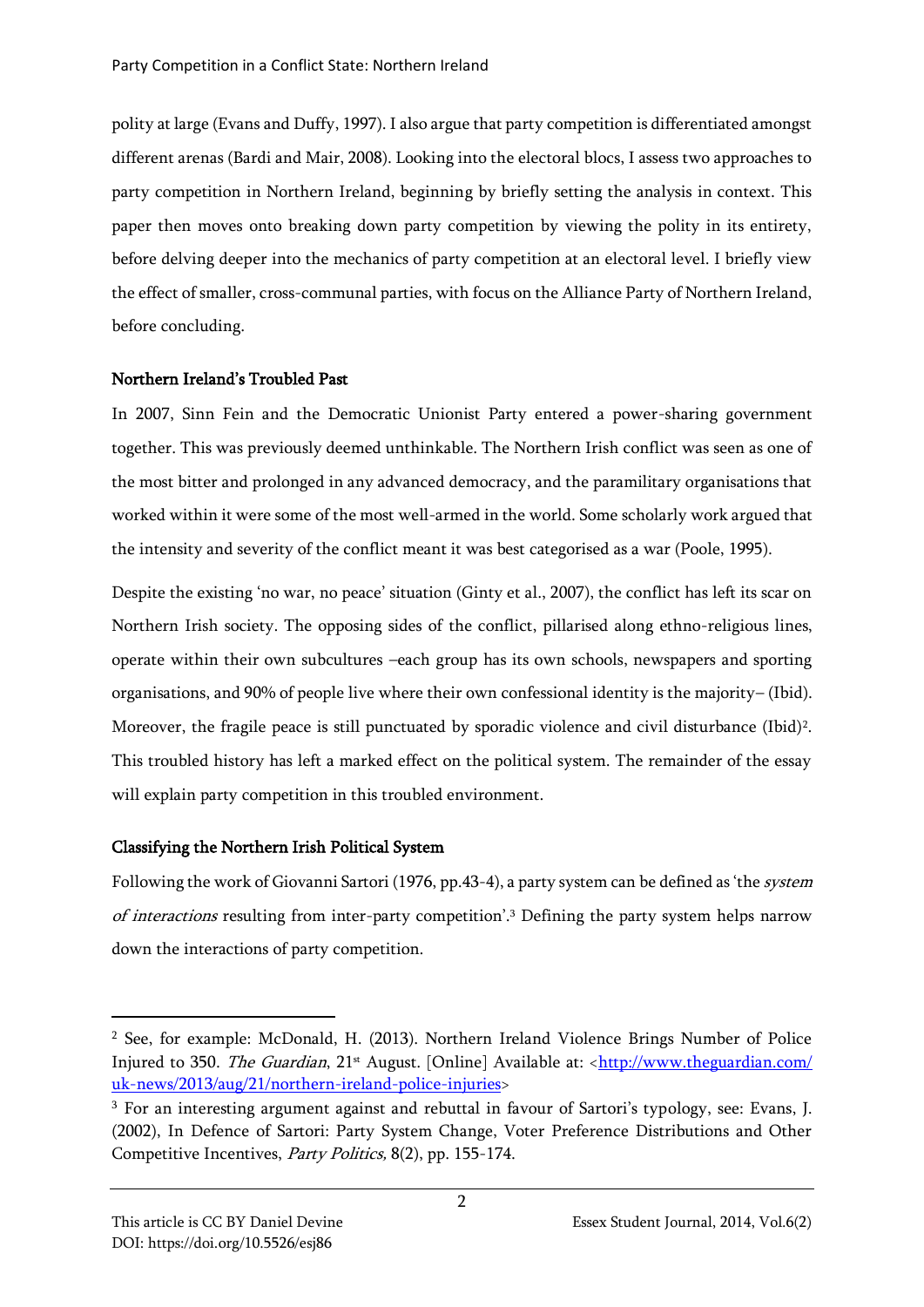Within this definition, I classify a party system based on the framework posited by Sartori, in which we look at party fragmentation and ideological distance on the assumption that differently structured party systems produce different interactions (Ibid, pp. 131-145; pp. 173-185). This is outlined in Figure 1 below (Ibid, p. 292). There are other methods to classify party systems in the literature<sup>4</sup>, but this seems like the most useful way to understand party competition *within* the classifications due to its theoretical expectations resulting from the party system.

Observing the data from recent elections, Northern Ireland can be characterised as a segmented multipartist polity, consisting of moderate fragmentation but containing parties which are ideologically similar. The key indicators of party fragmentation, the effective number of parliamentary parties (ENPP)<sup>5</sup>, and the effective number of electoral parties (ENEP) are both between four and five as of 2011, with the ENEP slightly higher at 4.8 with ENPP at 4.2 indicating between four and five effective parties. This has remained fairly stable over time, with a spike for both in the 1998 election most likely due to it being the first election. There is a non-trivial amount of ideological polarisation, as can be seen from the data on the Northern Ireland Election Study. On a scale of 1-10, where the median voter is at 5.3, Sinn Fein are on the left at 2.2, whilst the Democratic Unionist Party are at 6.8. The Ulster Unionist Party is positioned at 6.9, whilst the Social Democratic Labour Party is at 2.8; polarisation within the blocs is clear.

This classification helps narrow down the structure of party competition. Most importantly, Sartori argues that this type of system has two characteristics of competition: bipolar coalitional configurations and centripetal competition (Sartori, 1976, p. 179). This model is well suited to Northern Ireland. Competition is segmented along two blocs, the Protestant Unionists and Catholic Nationalists, in which there is little competition between the blocs –ethnic parties have captured 80% of the vote since the 1970s (Evans and Tonge, 2009). A simple model can predict that 98% of Catholic Nationalists will vote for their ethnic party, and 91% of Protestant Unionists will vote for their ethnic party (Ibid). Just 2% of Catholics support Unionist parties, whilst just 4% of Protestants back Nationalist parties (Ibid). One could be led to conclude that the explanatory power behind party competition in Northern Ireland is the ethno-religious cleavage.

<sup>4</sup> Some simply count the number of parties, for example, or base it on ideological groupings.

<sup>&</sup>lt;sup>5</sup> This is given by the inverse of  $1/\Sigma s^2$  where si represents seats (ENPP) or votes (ENEP).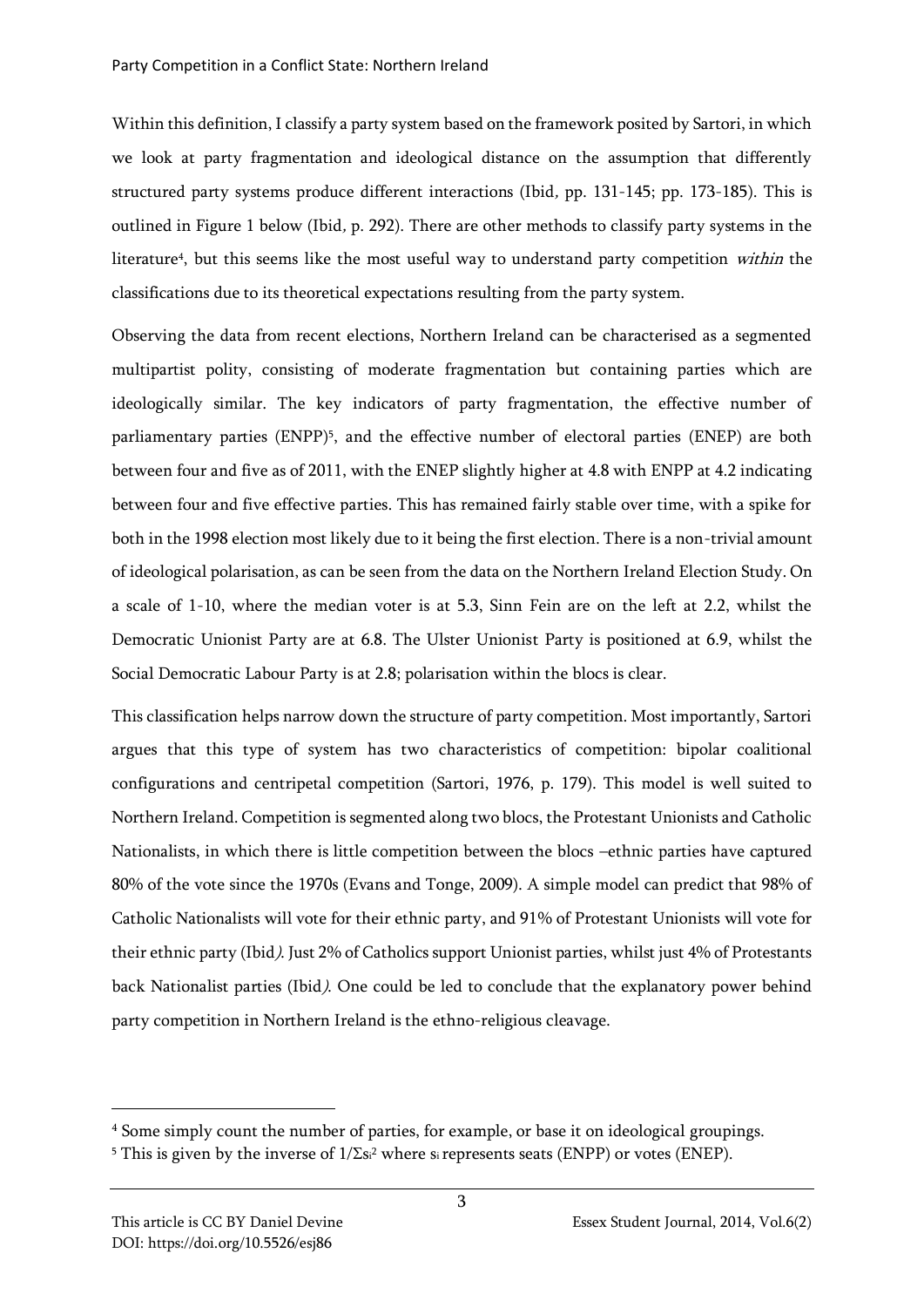

Figure 1:Sartori's Classification Fgure of Party Systems (Sartori 1976)

Indeed some scholars have argued that the Catholic - Protestant cleavage is the only politically relevant cleavage in Northern Ireland (Bellof and Peele, 1985). But this approach fails to explain the majority of political phenomena in Northern Ireland. In particular, it does not explain why the main party in both blocs has changed hands (the DUP overtaking the UUP, and SF overtaking the SDLP). We cannot understand why the extreme parties have become the leaders whilst also moderating their policies.<sup>6</sup> For this, political scientists must look within the blocs and analyse the system of party competition within them. Additionally, party competition is differentiated at the executive level as well. This is what Peter Mair and Luciano Bardi referred to as 'functional differentiation', where party competition varies across arenas (Bardi and Mair, 2008, p. 154).

## Electoral Arena

Some scholars have argued that the dual bloc structure of party competition in Northern Ireland along with the almost non-existent inter-bloc competition means we cannot say that Northern

<sup>6</sup> For a good, albeit now outdated, overview of how the parties became more centrist following the GFA, see: Mitchell, P., O'Leary, B., and Evans, G. (2001), Northern Ireland: Flanking Extremists Bite the Moderates and Emerge in Their Clothing, Parliamentary Affairs, 54(4), pp. 725-742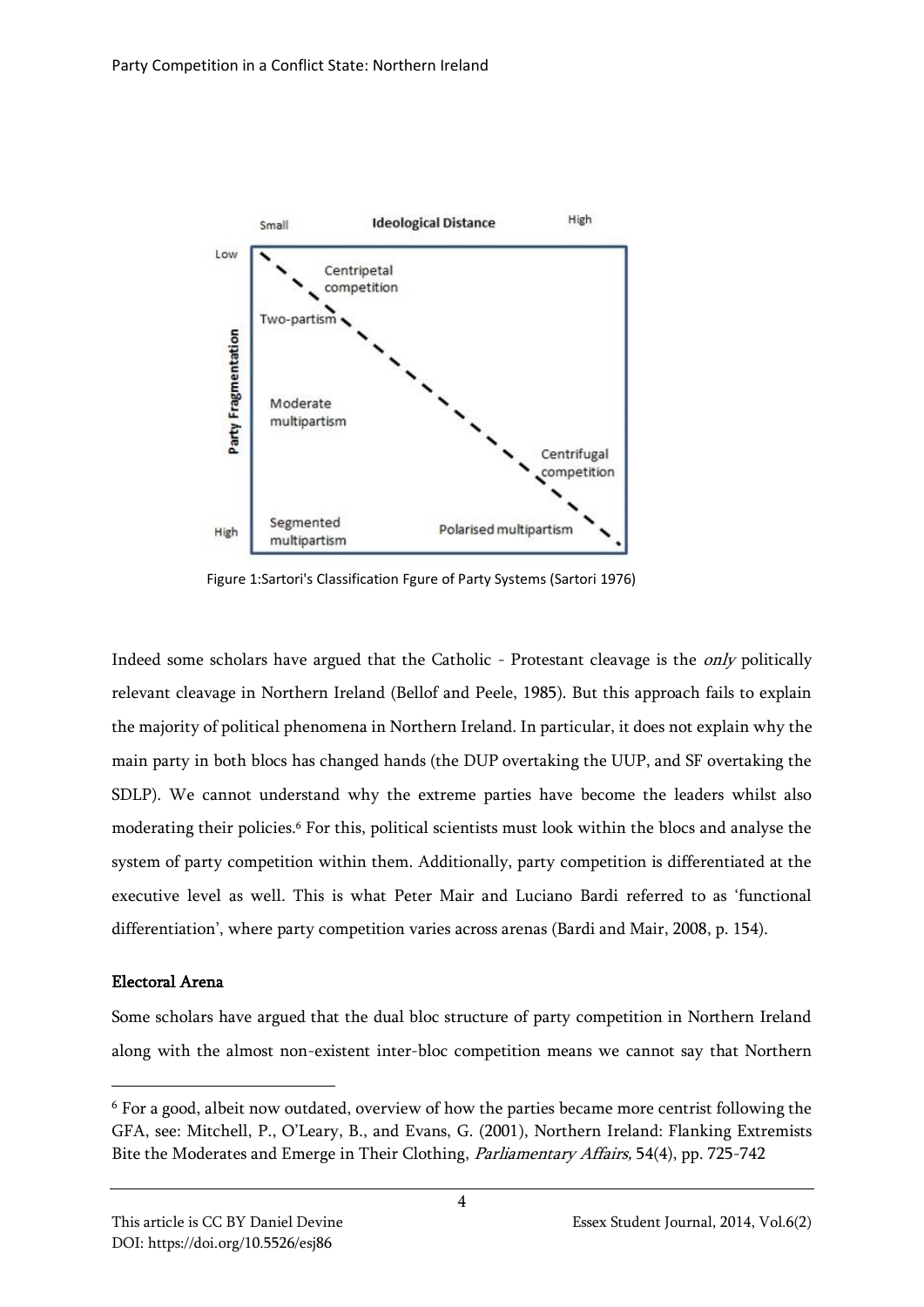Ireland has 'a' party system (Ibid). The implication of such an analysis is that outcomes at the executive level are a result of party competition within blocs, rather than between them. It is useful to conceptualise this structure in a Venn diagram, with two independent circles intersected by a smaller one representing those parties which attempt to build cross-communal relations (Ibid). For the rest of this analysis, the Northern Irish party system will be said to be a dual-bloc party system, in which party competition occurs within the blocs rather than between them (Tilley et al., 2008; Coakley, 2008; Jefferson, 2011).

There has been a similar trend in both blocs, in which the more extreme parties in both become the primary parties amongst the blocs. This is depicted in Figure 2 presented below. Two approaches have been posited in the contemporary literature to explain these trends and how party competition has caused these outcomes.<sup>7</sup> I will expand on both of these approaches before applying them to the different arenas. What both of these models try to explain is why the smaller parties, whom before the 1998 agreement would not have imagined of being the leading parties, now find themselves the leading party within their bloc.

# The Spatial Approach

This approach typically relies on the traditional determinants of voting behaviour, but more precisely, it argues that voters identify themselves on a left-right continuum, and vote for the party closest to them, with social class being key (Adams et al., 2005). Control variables, primarily demographics, are also included in the model. In the case of Northern Ireland, however, this approach is given a caveat. In particular, exponents of this approach concede that these determinants are only 'a conditioner of electoral choice *after* national identity and religious affiliation have effectively pre-determined the parameters of the voting choice' (Evans and Tonge, 2009, p. 1020; McGarry and O'Leary, 1995). Whilst this suggests the predominance of the ethno-

 $^7$  It is out of the scope of this paper, but an interesting and more nuanced approach could be to look at the effect of party activists and supporters on the position of the parties. It may be that the general de-radicalising of members of Sinn Fein –by disassociating itself with the IRA– has contributed to its centrist position and the same to a lesser extent for the DUP. This could complement or contradict the 'median voter' hypothesis. See: Ezrow, L., De Vries, C., Steenbergen, M., and Edwards, E. (2010), Mean Voter Representation And Partisan Constituency Representation: Do Parties Respond To The Mean Voter Position Or To Their Supporters?', *Party Politics*, 17(3), pp. 275-301.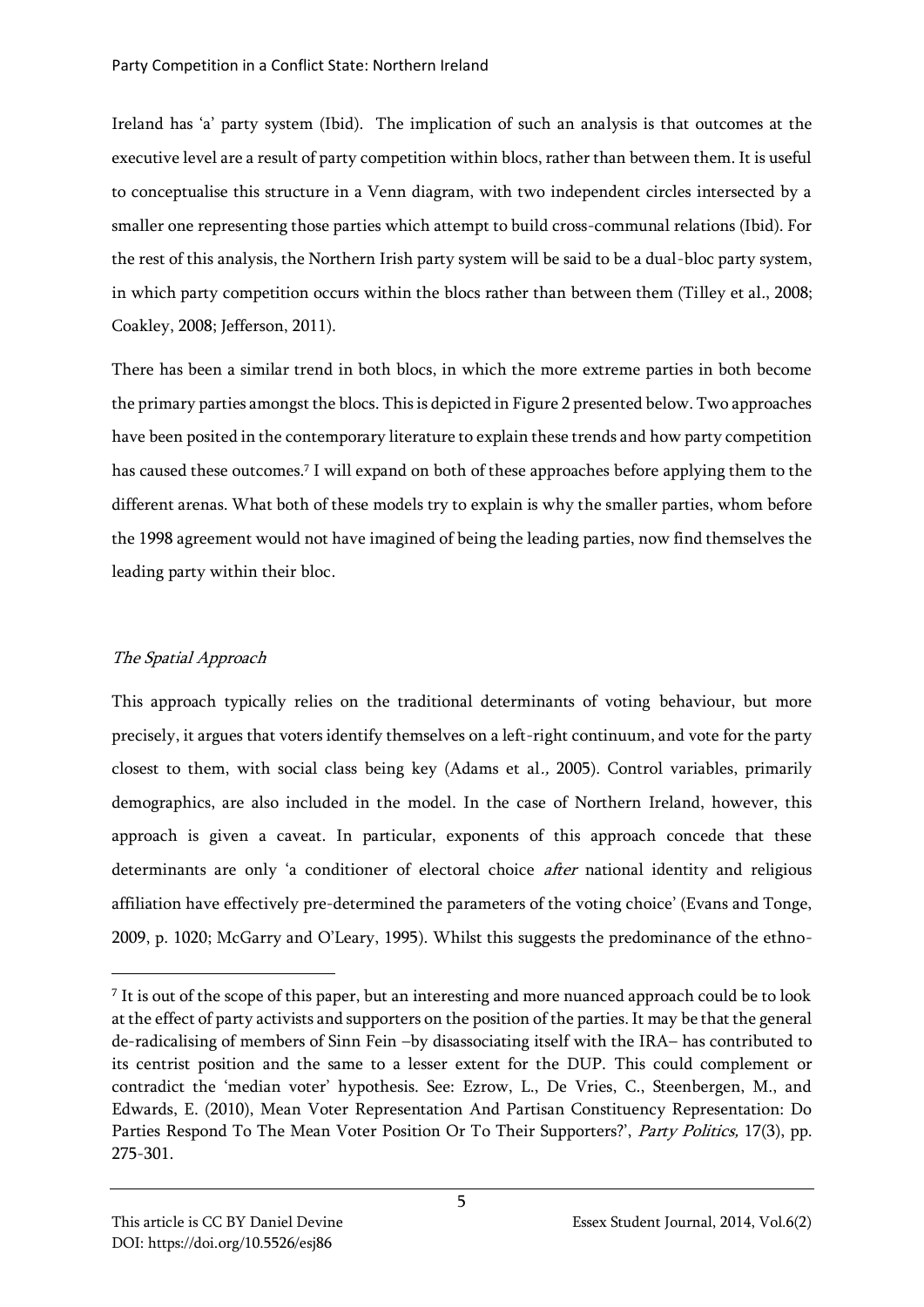religious cleavage, class is important for voters deciding between parties which stand on similar constitutional platforms.

## The Ethnic Tribune Approach

This model's key variable concerns which party is most effective in representing ethno-national interests (Mitchell et al., 2009). It suggests that the consociational arrangement since the Good Friday Agreement (GFA) has meant that voters look to their strongest voice in representing their views. Although this does not necessarily contradict the spatial model, they differ theoretically. The ethnic tribune model argues that voters look at policy outcomes, not just positions, and thus factor in the diluting effect of executive bargaining (Ibid; Orit, 2005). Moreover, it would predict that the most extreme parties benefit electorally, whilst the spatial model, by definition, would argue that parties nearest to the median voter would benefit (assuming a normal distribution of voters) (Downs, 1957). Both models therefore seem applicable. The question that remains, then, is which model has the most explanatory power?



Figure 2: Vote share for parties in Northern Ireland Assembly

## The Protestant-Unionist Bloc

Typically, competition between the Unionist parties has been how they place themselves on a spatial continuum, with left-right politics being particularly important. The DUP has taken a leftof-centre position on most issues, whilst the UUP has positioned itself on the conservative right (Evans and Tonge, 2009). Both parties seem cognisant of their social basis, with the DUP being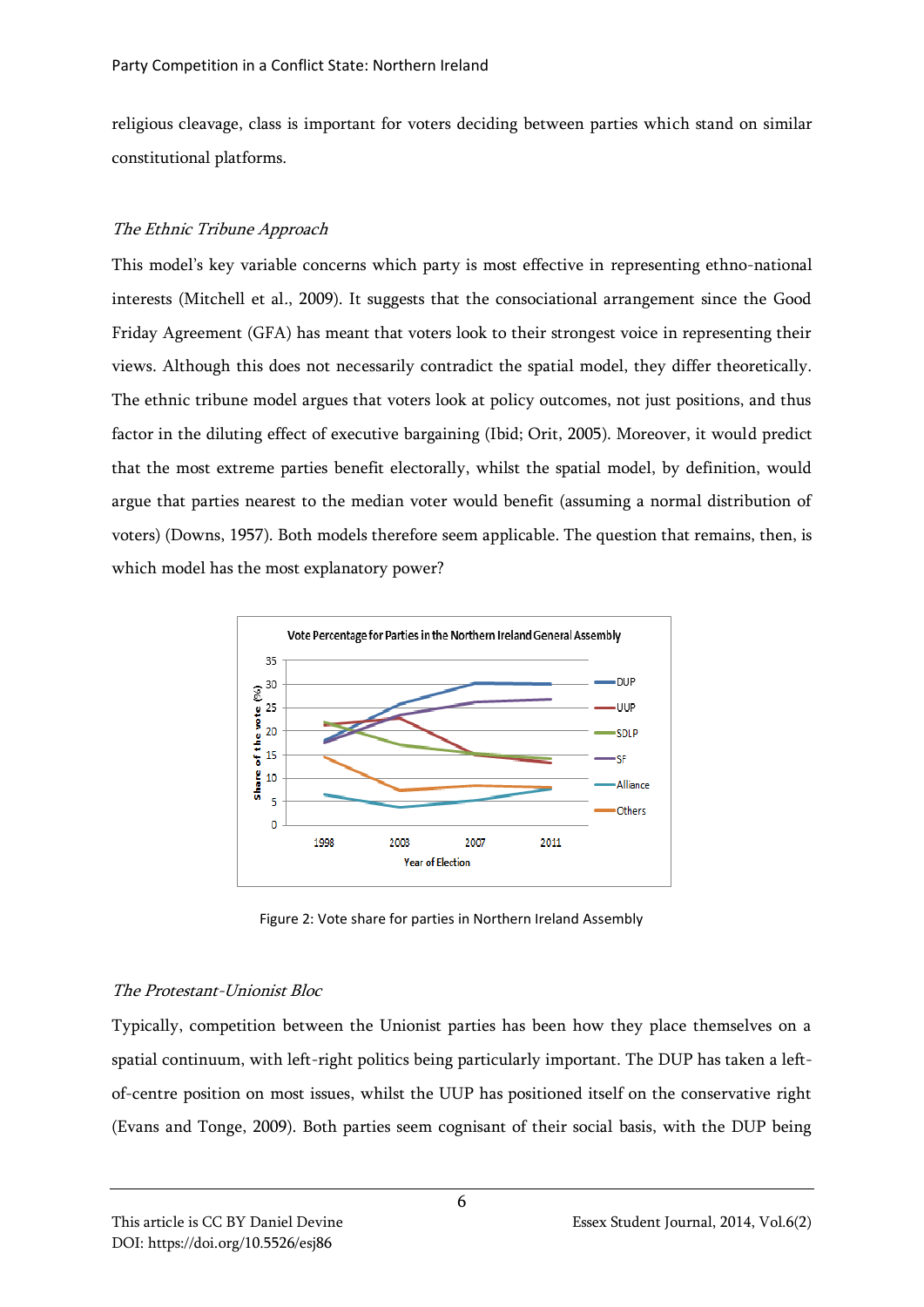considered more a party of the working class compared to the middle-class credentials of the UUP (Ibid). What we have seen, as Evans and Tonge show, is a move away from class-based politics; there has been almost entire convergence on different social classes voting for the DUP –whilst the working class are still the most likely. The salariat, who in 1989 had almost zero probability of voting for the DUP, were now 40% likely to vote for the DUP (Ibid).<sup>8</sup> This trend of voting behaviour could be due to the DUP pulling itself to the centre ground in an effort to capture the most votes, from a simple spatial approach, coupled with its strong constitutional stance on the GFA attracting former UUP voters.

However, this analysis is missing something. In particular, these parties were not much different on bread-and-butter issues in the first place, and it would be considered peculiar to see the DUP pick up votes simply by moving to the centre given that the UUP's position had not changed –in fact, they may have been punished. There would be no reason for the typical voters for the UUP to switch to the typically more extreme DUP whilst the UUP still offered polices closer to them *if* the left-right continuum was important. Public opinion was much more moderate during the DUP's rise (Mitchell et al., 2009), and some authors even predicted the inevitable break-up of the DUP as a result (McGarry and O'Leary, 1999). As Evans and Tonge (2009) point out, the loosening of structural constraints, such as class, does not account for the overall change in vote between the two parties, which could not be explained with the variables they included. The analysis is missing something that is motivating voters to switch parties and fuelling competition amongst the two parties.

The ethnic tribune approach explains party competition more succinctly. The authors of the paper extend figure 2 above back until the 1970s, and show that the GFA in 1998, and the run up to it, was the critical point for the rise of the DUP (Mitchell et al., 2009). Thus, they give institutional change key explanatory power. The diluting effect of power-sharing means that voters will want the strongest voice to represent them –and this, invariably, means the most extreme party. What the institutional change did was shift policy positions to policy outcomes. The UUP continued to campaign on spatial issues, which were no longer as relevant to the electorate; the parties were now competing on "relative perceptions of how effective each party was […] in representing

<sup>8</sup> Tilley et al. (2008) find similar trends.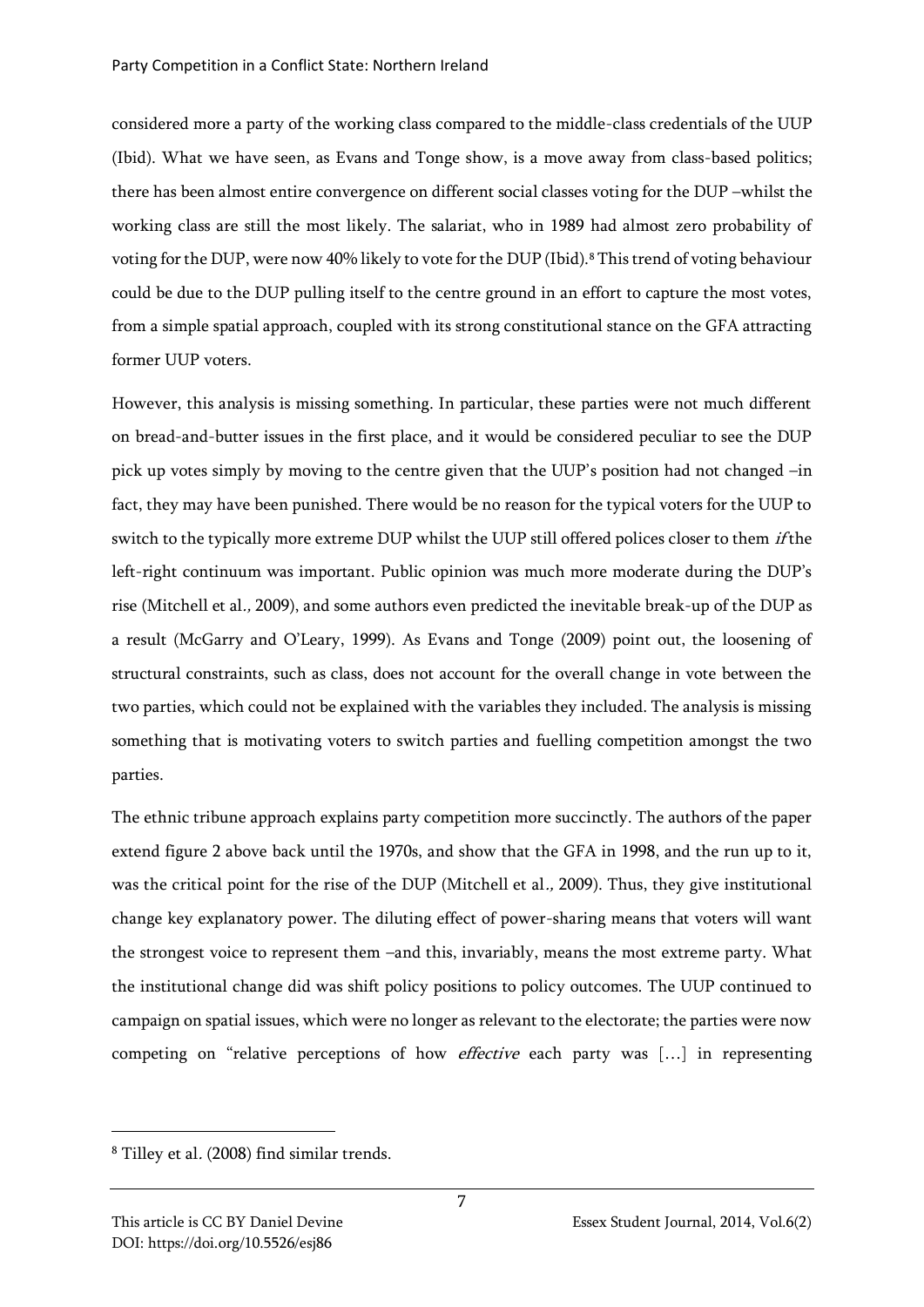ethnonational interests" (Ibid, p.411). Table 1 below shows how the electorate perceived each party (including the nationalist parties) (Ibid, p. 412).

| Party ID        | <b>Voice for Nationalists (%)</b> |             | <b>Voice for Unionists (%)</b> |            |
|-----------------|-----------------------------------|-------------|--------------------------------|------------|
|                 | <b>SF</b>                         | <b>SDLP</b> | <b>DUP</b>                     | <b>UUP</b> |
| <b>Alliance</b> | 77                                | 23          | 42                             | 58         |
| <b>DUP</b>      | 83                                | 17          | 93                             | 7          |
| <b>UUP</b>      | 71                                | 29          | 40                             | 60         |
| <b>SDLP</b>     | 53                                | 47          | 41                             | 59         |
| SF              | 100                               | 0           | 64                             | 36         |
| <b>Other</b>    | 81                                | 19          | 59                             | 41         |
| <b>Total</b>    | 75                                | 25          | 61                             | 39         |

Table 1: Which party has been the most effective  $\mathcal{L}_{\mathcal{A}}$ 

The data from the table supports the claim made by the ethnic tribune model. The model helps predict, much more precisely, the switch in votes from the UUP to the DUP, and why the DUP are picking up votes from previous non-voters. Party competition in the Unionist bloc had moved from a focus on class voting and spatial issues to which party can best represent best the ethno-national interests. And the DUP have been rewarded for it.

# The Catholic-Nationalist Bloc

Unlike in the Unionist bloc, spatial issues and class politics were never a fundamental part of party competition (Tilley et al., 2008). The constitutional issue offered a much more uni-dimensional structure of party competition even before the GFA. Nevertheless, the spatial approach can offer a good analysis of the rise of Sinn Fein and decline of the SDLP. In particular, there has been an unprecedented rise in middle-class voters voting for SF (Evans and Tonge, 2009). This is largely down to Sinn Fein moderating its views, such as disassociating itself with the IRA (a factor which has led to a large influx of young voters who do not remember SF's association with political violence) (Ibid). Given demographic change, with a younger overall Catholic population, this explains some of the increase in SF's vote compared to the SDLP (Mcallister, 2004). The problem for this thesis is that the divides were never as strong between SF and the SDLP as they were for the Unionist parties. Thus, competition was always centred on the constitutional divide.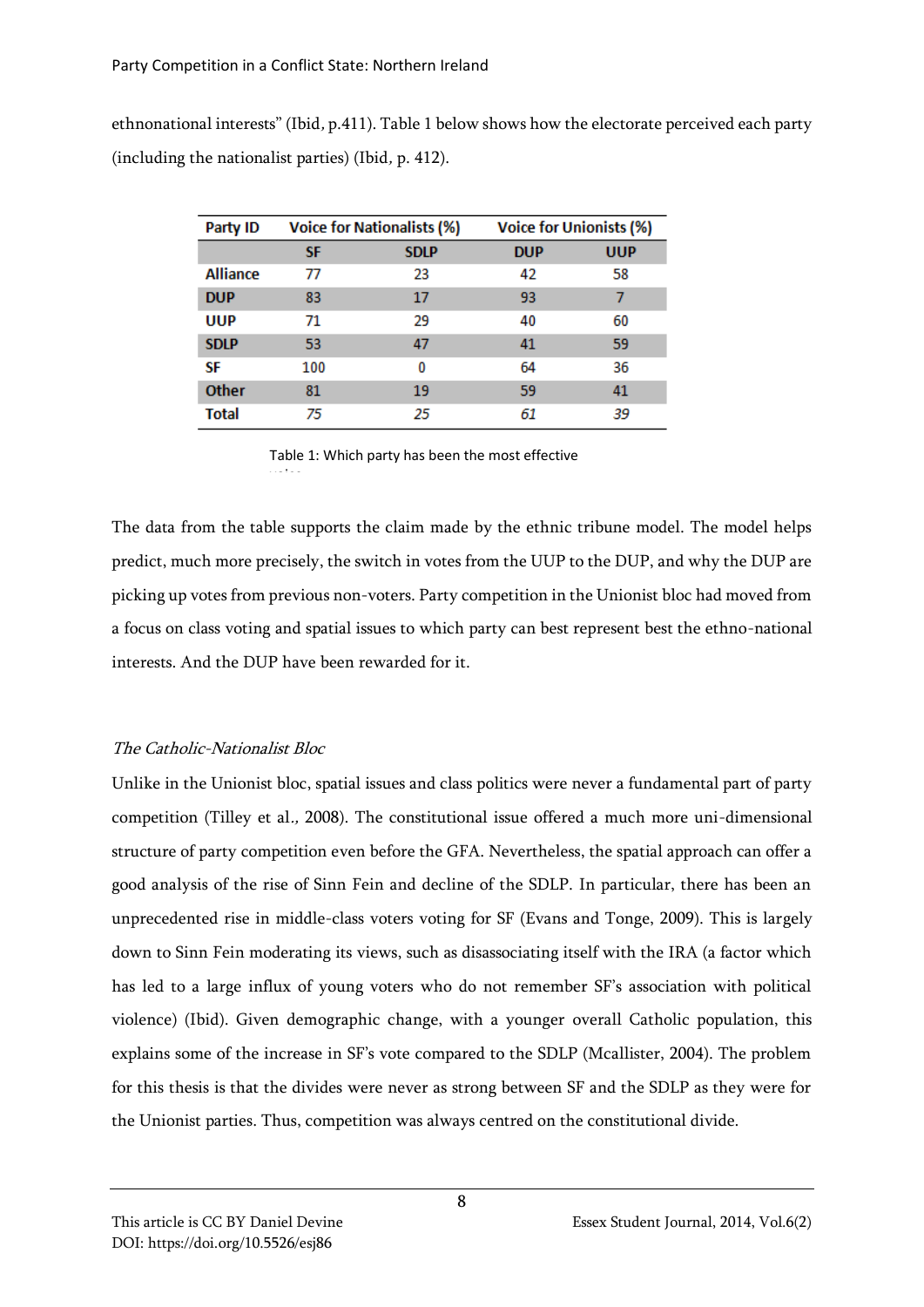As such, the ethnic tribune model is more effective in this case. Sinn Fein, by shifting to a more centrist agenda, appealed to a wider base of people who would have been turned off by its extreme politics (Evans and Tonge, 2009). Nonetheless, this only worked because of the institutional change, which allowed it to exploit its role as the tribune party, and made its move to the centre more credible. When competition moved from simply the constitutional issue, on which the parties were only divided on tactics, to which party would fight strongest for the bloc *on* constitutional issues, the only conceivable winner was the newly moderated Sinn Fein.

## Minor parties

Despite the party system being an ethnic one, with the primary divide being the confessional cleavage, smaller parties have managed to garner some votes. Interestingly, even though the ethnic tribune approach, as defended above, argues for the hardening of the ethno-religious cleavage, and consociational theory also suggests theory suggests the divide will be more clear (Tilley et al., 2008; Dixon, 2002), the cross-communal Alliance Party has also gained in the last three elections, after a steady decline.<sup>9</sup> This is illustrated in figure 2 above and in the cross-tabulation of vote share, outlined in table 2 below.

| Party           | Vote Share for Assembly Elections 1998-2011 (%) |      |      |      |  |  |
|-----------------|-------------------------------------------------|------|------|------|--|--|
|                 | 1998                                            | 2003 | 2007 | 2011 |  |  |
| <b>DUP</b>      | 18                                              | 25.7 | 30.1 | 30   |  |  |
| <b>UUP</b>      | 21.3                                            | 22.7 | 14.9 | 13.2 |  |  |
| <b>SDLP</b>     | 22                                              | 17   | 15.2 | 14.2 |  |  |
| SF              | 17.6                                            | 23.5 | 26.2 | 26.9 |  |  |
| <b>Alliance</b> | 6.5                                             | 3.7  | 5.2  | 7.7  |  |  |
| <b>Others</b>   | 14.6                                            | 7.4  | 8.4  | 8    |  |  |

Table 2:Vote Share for Parties in Assembly Elections 1998-2011

<sup>&</sup>lt;sup>9</sup> Such a decline, indeed, that Evans and Tonge predicted the APNI's inevitable disappearance, which has not yet come to fruition. See: Evans, J., and Tonge, J. (2003), The Future of the "Radical Centre" in Northern Ireland After the Good Friday Agreement, Political Studies, 51(1), pp. 26-50.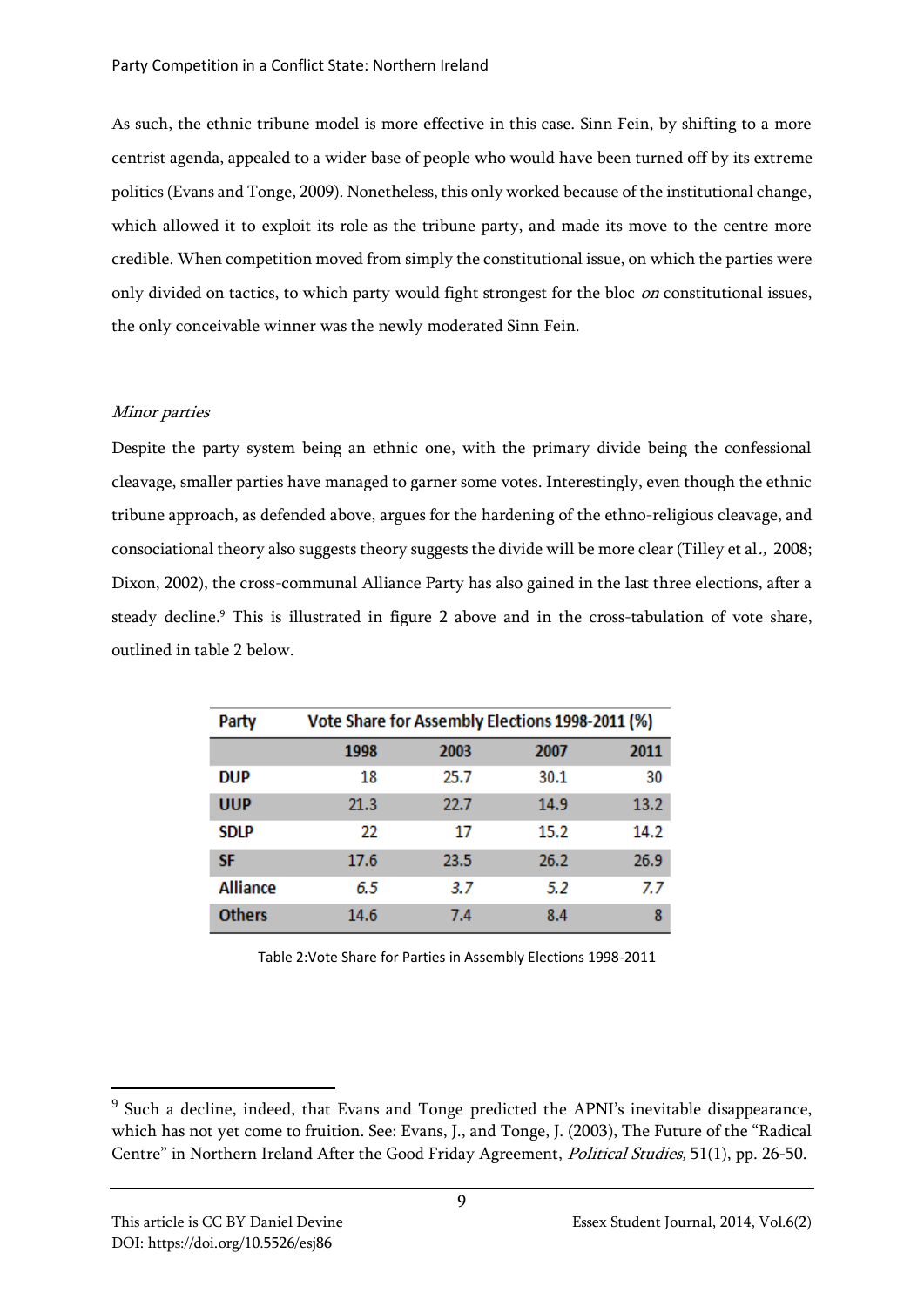There is sparse scholarship on the Alliance Party or smaller parties in Northern Ireland in general. Often, the Alliance Party captures those of no religious affiliation (Evans and Duffy, 1997). As such, one could argue that it competes in a different realm from the larger, confessional parties. There is no interaction between the larger parties and the smaller ones, specifically the Alliance, because it does not compete on the ethno-religious dimension. Rather, it aims to attract those who feel no allegiance to either side. Academic literature will need to deal with this substantial minority if it is to explain, completely, party competition.

#### Conclusion

The Northern Irish polity is characterised by a dual bloc system, in which party competition occurs within, rather than between, the two blocs. There are a few small parties, primarily the Alliance Party of Northern Ireland, that are truly cross-communal, but these are electorally small. The essay looked at two different explanations for party competition within these blocs; one, which I called the spatial approach and the other, the ethnic tribune approach. The spatial model focuses on attitudinal and spatial drivers, whilst the ethnic tribune model argues that parties compete over which will be the strongest voice for its bloc. Although party competition is differentiated between the two blocs, the ethnic tribune model explains party competition better in both. There should be increased focus on the role institutional change has had to play in altering party competition within both the blocs, and the role cross-communal parties play in electoral strategy.

#### References

Adams, J.F., Merrill, S., and Grofman, B. (2005). A Unified Theory of Party Competition: A Cross-National Analysis Integrating Spatial and Behavioural Factors. Cambridge: Cambridge University Press.

O'Day, A. (ed.) (1995). Terrorism's Laboratory: Case of Northern Ireland. Aldershot: Dartmouth Publishing Co.

Bardi, L., and Mair, P. (2008). The Parameters of Party Systems. Party Politics, 14(2), pp. 147-166.

This article is CC BY Daniel Devine **Essex Student Journal, 2014, Vol.6(2)** Essex Student Journal, 2014, Vol.6(2) DOI: https://doi.org/10.5526/esj86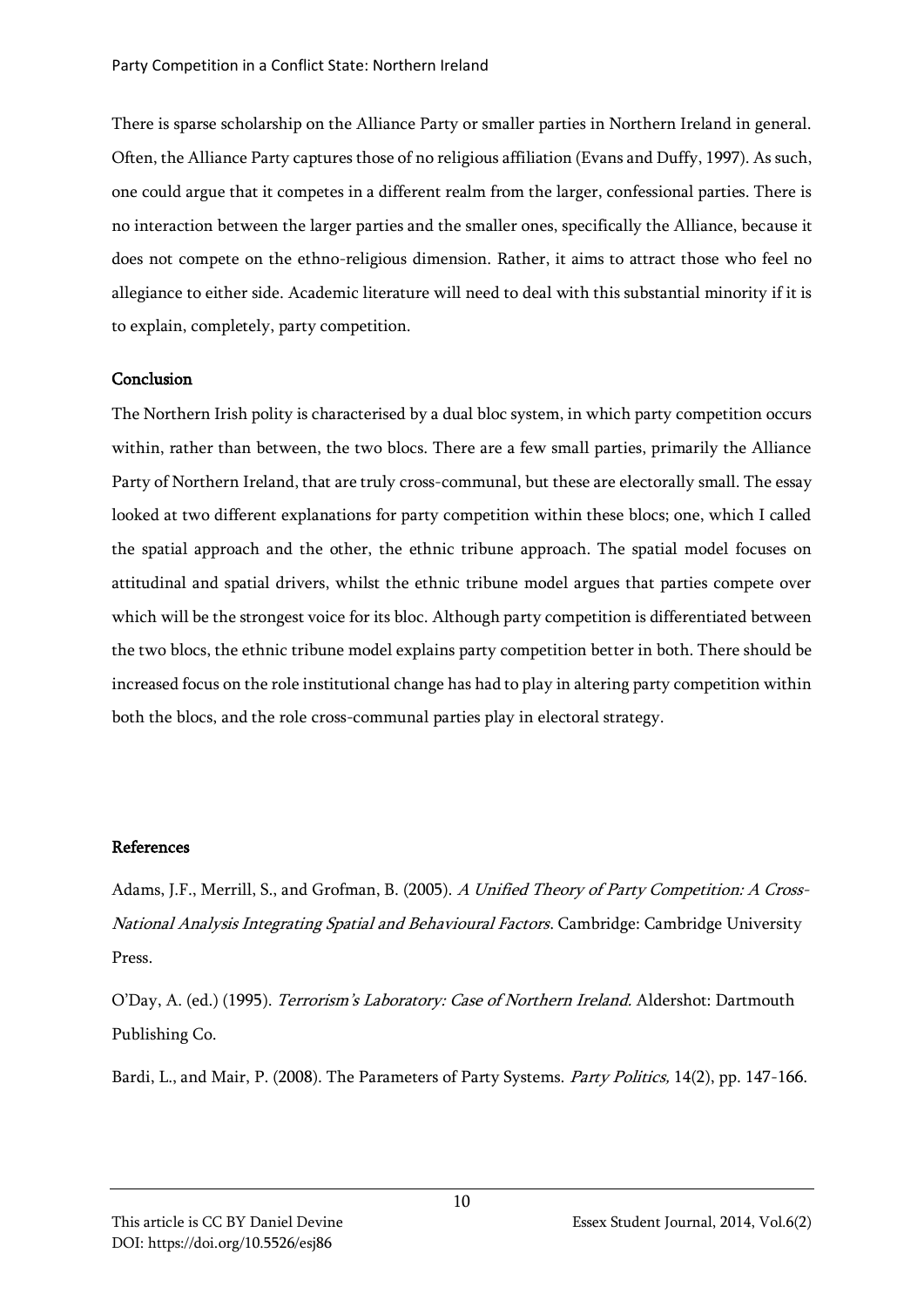Bellof, M., and Peele, G. (1985). The Government of the United Kingdom: Political Authority in a Changing Society. London: Weidenfield and Nicolson.

Coakley, J. (2008). Centres, Peripheries and Party Systems: Nested Secession Processes in Great Britain and Ireland. Political Geography, 27(7), pp. 740-760.

Dixon, P. (2002). Northern Ireland: The Politics of War and Peace. Basingstoke: Palgrave.

Evans, G., and Duffy, M. (1997). Beyond the Sectarian Divide: The Social Bases and Political Consequences of Nationalist and Unionist Party Competition in Northern Ireland. British Journal of Political Science, 27(1), pp. 47-81.

Evans, J. (2002). In Defence of Sartori: Party System Change, Voter Preference Distributions and Other Competitive Incentives. Party Politics, 8(2), pp. 155-174.

Evans, J. and Tonge, J. (2003). The Future of the "Radical Centre" in Northern Ireland After the Good Friday Agreement. Political Studies, 51(1), pp. 26-50.

Evans, J. and Tonge, J. (2009). Social Class and Party Choice in Northern Ireland's Ethnic Blocs, West European Politics , 32(5), pp. 1012-1030.

Ezrow, L., De Vries, C. and Steenbergen, M. et al. (2010). Mean Voter Representation and Partisan Constituency Representation: Do Parties Respond to the Mean Voter Position or to their Supporters? Party Politics, 17(3), pp. 275-301.

Ginty, R. M., Muldoon, O. T., and Ferguson, N. (2007). No War, No Peace: Northern Ireland after the Agreement. *Political Psychology*, 28(1), pp. 1-11.

Jefferson, K. W. (2011). Celtic Politics: Politics in Scotland, Ireland and Wales, Lanham: University Press of America.

Kedar, O. (2005.) When Moderate Voters Prefer Extreme Parties: Policy Balancing in Parliamentary Elections. American Political Science Review, 99(2), pp. 185-199.

McGarry, J., and O'Leary, B. (1995). Explaining Northern Ireland. Oxford: Blackwell.

Mitchell, P., O'Leary, B. and Evans, G. (2001). Northern Ireland: Flanking Extremists Bite the Moderates and Emerge in their Clothing. Parliamentary Affairs, 54(4), pp. 725-742.